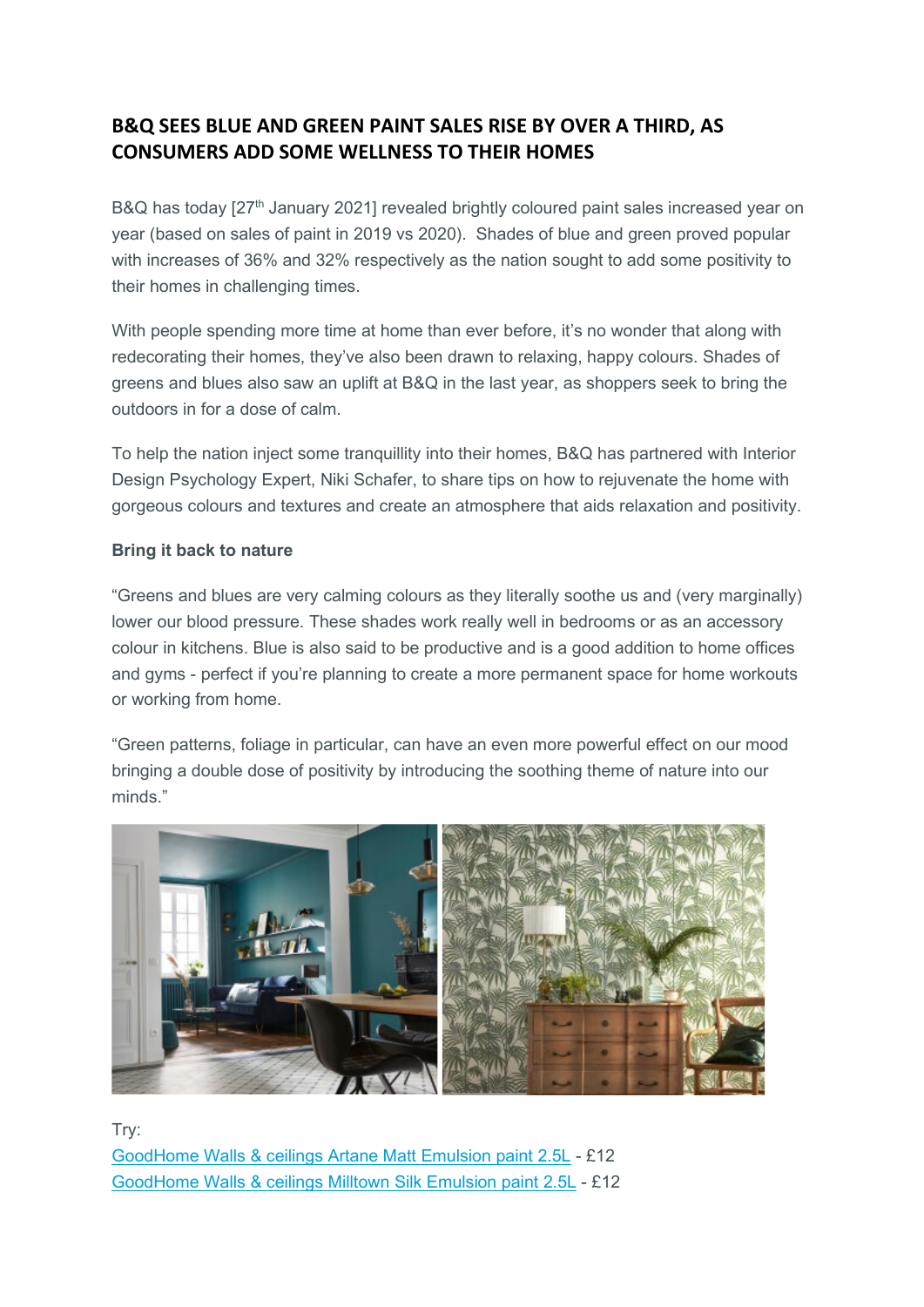[GoodHome Durable Greenhills Matt Emulsion paint 2.5L](https://mandrillapp.com/track/click/30141366/www.diy.com?p=eyJzIjoiNk1vZ0JVaVQ5R0tSTmJUd2NTb3NrUjBFUXlVIiwidiI6MSwicCI6IntcInVcIjozMDE0MTM2NixcInZcIjoxLFwidXJsXCI6XCJodHRwczpcXFwvXFxcL3d3dy5kaXkuY29tXFxcL2RlcGFydG1lbnRzXFxcL2dvb2Rob21lLWR1cmFibGUtZ3JlZW5oaWxscy1tYXR0LWVtdWxzaW9uLXBhaW50LTItNWxcXFwvMzY2MzYwMjQwNzM4Nl9CUS5wcmRcIixcImlkXCI6XCI4NzdhZTRlOWI1MGM0NmNlYTJiMDhmZmQxMzIzNDg2YlwiLFwidXJsX2lkc1wiOltcIjczZjUzMWYyMDZiZWEyNTZiZDJjZmVjNGI5MDA4NmNmOGU3OThhZjVcIl19In0) - £12 [Graham & Brown Julien Macdonald Honolulu Palm green Foliage Glitter effect Textured](https://mandrillapp.com/track/click/30141366/www.diy.com?p=eyJzIjoiLVFBd1ZLRlQ4aTEtaFB5NURzT3ROSEotREU0IiwidiI6MSwicCI6IntcInVcIjozMDE0MTM2NixcInZcIjoxLFwidXJsXCI6XCJodHRwczpcXFwvXFxcL3d3dy5kaXkuY29tXFxcL2RlcGFydG1lbnRzXFxcL2dyYWhhbS1icm93bi1qdWxpZW4tbWFjZG9uYWxkLWhvbm9sdWx1LXBhbG0tZ3JlZW4tZm9saWFnZS1nbGl0dGVyLWVmZmVjdC10ZXh0dXJlZC13YWxscGFwZXJcXFwvMTI3ODk1Nl9CUS5wcmRcIixcImlkXCI6XCI4NzdhZTRlOWI1MGM0NmNlYTJiMDhmZmQxMzIzNDg2YlwiLFwidXJsX2lkc1wiOltcImViMGYyZjJkYTNjZTNkOTE1YTQ5M2UxMWIzMjA4MmI0MTk1OGMyNThcIl19In0)  [Wallpaper](https://mandrillapp.com/track/click/30141366/www.diy.com?p=eyJzIjoiLVFBd1ZLRlQ4aTEtaFB5NURzT3ROSEotREU0IiwidiI6MSwicCI6IntcInVcIjozMDE0MTM2NixcInZcIjoxLFwidXJsXCI6XCJodHRwczpcXFwvXFxcL3d3dy5kaXkuY29tXFxcL2RlcGFydG1lbnRzXFxcL2dyYWhhbS1icm93bi1qdWxpZW4tbWFjZG9uYWxkLWhvbm9sdWx1LXBhbG0tZ3JlZW4tZm9saWFnZS1nbGl0dGVyLWVmZmVjdC10ZXh0dXJlZC13YWxscGFwZXJcXFwvMTI3ODk1Nl9CUS5wcmRcIixcImlkXCI6XCI4NzdhZTRlOWI1MGM0NmNlYTJiMDhmZmQxMzIzNDg2YlwiLFwidXJsX2lkc1wiOltcImViMGYyZjJkYTNjZTNkOTE1YTQ5M2UxMWIzMjA4MmI0MTk1OGMyNThcIl19In0) - £22

## **Combine bright and soft colours**

"Yellow is generally seen as a happy colour but can be quite bold, so try combining it with soft greys or blues to reduce its punch. It can be used in any room to liven the space – from a feature wall to a bright yellow cushion on a grey bed or even a line of yellow ducks on a shower curtain in the bathroom to add a smile."



Try: [GoodHome Walls & ceilings Chueca Matt Emulsion paint 2.5L](https://mandrillapp.com/track/click/30141366/www.diy.com?p=eyJzIjoieHdpdmlJQzFGclEtRlBoT3M1aE1EbXM4OE13IiwidiI6MSwicCI6IntcInVcIjozMDE0MTM2NixcInZcIjoxLFwidXJsXCI6XCJodHRwczpcXFwvXFxcL3d3dy5kaXkuY29tXFxcL2RlcGFydG1lbnRzXFxcL2dvb2Rob21lLXdhbGxzLWNlaWxpbmdzLWNodWVjYS1tYXR0LWVtdWxzaW9uLXBhaW50LTItNWxcXFwvMzY2MzYwMjU5NDY0Ml9CUS5wcmRcIixcImlkXCI6XCI4NzdhZTRlOWI1MGM0NmNlYTJiMDhmZmQxMzIzNDg2YlwiLFwidXJsX2lkc1wiOltcImZiYTAyNGNmMzgyNmM4MmExMDU5YTU5YTAyOTI1NDM1NDJkMWYxOThcIl19In0) - £12 [Inlight Erinome Ombre Clear Gold effect Table light](https://mandrillapp.com/track/click/30141366/www.diy.com?p=eyJzIjoiSFJDZFN2dXNfV1JFbmdUdFdRU1gwd2E5WkI4IiwidiI6MSwicCI6IntcInVcIjozMDE0MTM2NixcInZcIjoxLFwidXJsXCI6XCJodHRwczpcXFwvXFxcL3d3dy5kaXkuY29tXFxcL2RlcGFydG1lbnRzXFxcL2lubGlnaHQtZXJpbm9tZS1vbWJyZS1jbGVhci1nb2xkLWVmZmVjdC10YWJsZS1saWdodFxcXC81MDIwMDI0NDA3ODI2X0JRLnByZFwiLFwiaWRcIjpcIjg3N2FlNGU5YjUwYzQ2Y2VhMmIwOGZmZDEzMjM0ODZiXCIsXCJ1cmxfaWRzXCI6W1wiOTg4YWEyOTg2ZWFmYTFjYmIyOWUzMWZmMTk5MzAyNzFjOTgzMjMxMVwiXX0ifQ) - £35 [Hiva Plain Yellow Cushion](https://mandrillapp.com/track/click/30141366/www.diy.com?p=eyJzIjoieWtpRllzU3NlcklWVUNVWEpSbk50MWRUR0pjIiwidiI6MSwicCI6IntcInVcIjozMDE0MTM2NixcInZcIjoxLFwidXJsXCI6XCJodHRwczpcXFwvXFxcL3d3dy5kaXkuY29tXFxcL2RlcGFydG1lbnRzXFxcL2hpdmEtcGxhaW4teWVsbG93LWN1c2hpb25cXFwvMzY2MzYwMjY4NDQyOF9CUS5wcmRcIixcImlkXCI6XCI4NzdhZTRlOWI1MGM0NmNlYTJiMDhmZmQxMzIzNDg2YlwiLFwidXJsX2lkc1wiOltcImI3MzViYTU3MWNmZmNhODgyODk5MzYwN2ZkOWJhMmMwOTM4NGMyZTRcIl19In0) - £7

### **Warm up any room with rich, powerful tones**

"Reds, oranges and pinks are vibrant and powerful and are perfect for capturing attention and making us more invigorated.

"Whilst red is also the colour of danger (think stop signs) as it is visible from afar and easily picked out from other colours, it's best used in small doses as a statement shade, such as a cushion or throw and a vase and a rug. It's also a great colour for dining rooms where sociability and conversation are encouraged. A fashionable terracotta or burnt sienna would also be a warm welcome into a hallway.

"Pink can be used as a softer variation on red to add a bit of warmth to the home, and promotes feelings of tranquillity and joy. Try in living spaces such as the bedroom or living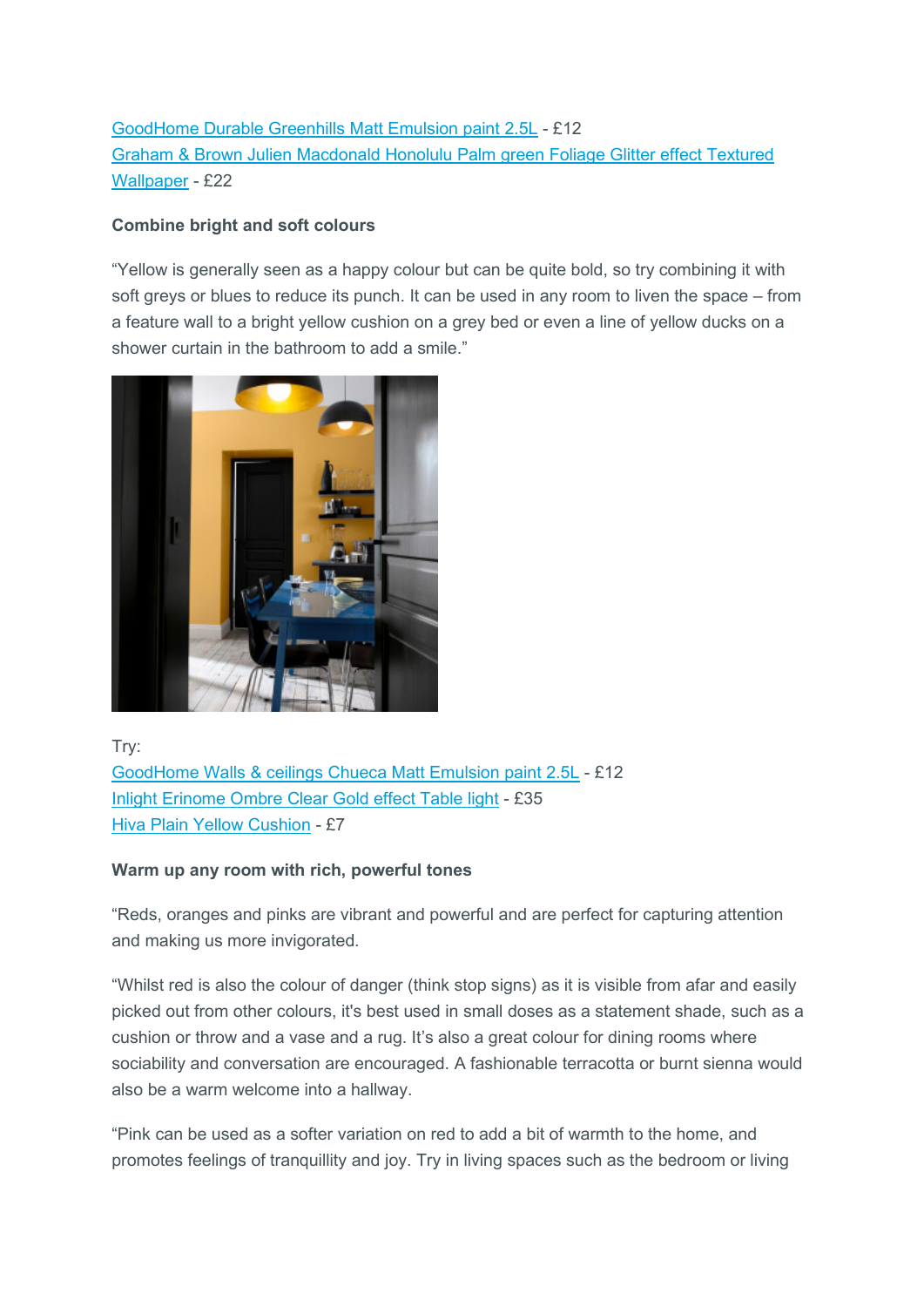room, and with so many shades to choose from the colour is sure to appeal to a vast number of tastes."





Try:

[GoodHome Durable Chelsea Matt Emulsion paint 2.5L](https://mandrillapp.com/track/click/30141366/www.diy.com?p=eyJzIjoiYzVyNmZCTlZZeTFXZnBjTm53MjA5VVNsTFlvIiwidiI6MSwicCI6IntcInVcIjozMDE0MTM2NixcInZcIjoxLFwidXJsXCI6XCJodHRwczpcXFwvXFxcL3d3dy5kaXkuY29tXFxcL2RlcGFydG1lbnRzXFxcL2dvb2Rob21lLWR1cmFibGUtY2hlbHNlYS1tYXR0LWVtdWxzaW9uLXBhaW50LTItNWxcXFwvMzY2MzYwMjQwNDcyOV9CUS5wcmQ_c3RvcmVJZD0xMTU0XCIsXCJpZFwiOlwiODc3YWU0ZTliNTBjNDZjZWEyYjA4ZmZkMTMyMzQ4NmJcIixcInVybF9pZHNcIjpbXCIxOWJkZjdjMmM2OWUwMGU1OGJjZmJhNWQ4ZjJjNzhhOWU5NzhiNGUyXCJdfSJ9) - £12 [GoodHome Walls & ceilings Cartagena Matt Emulsion paint 2.5L](https://mandrillapp.com/track/click/30141366/www.diy.com?p=eyJzIjoiMXlySXhJbUJRNHZEbnlabkJnZmt6OFVsQjQ4IiwidiI6MSwicCI6IntcInVcIjozMDE0MTM2NixcInZcIjoxLFwidXJsXCI6XCJodHRwczpcXFwvXFxcL3d3dy5kaXkuY29tXFxcL2RlcGFydG1lbnRzXFxcL2dvb2Rob21lLXdhbGxzLWNlaWxpbmdzLWNhcnRhZ2VuYS1tYXR0LWVtdWxzaW9uLXBhaW50LTItNWxcXFwvMzY2MzYwMjU5NTQyN19CUS5wcmRcIixcImlkXCI6XCI4NzdhZTRlOWI1MGM0NmNlYTJiMDhmZmQxMzIzNDg2YlwiLFwidXJsX2lkc1wiOltcIjFhMGU3OWI3Y2FjZTVlYWI4NDc5YzhmOGIxOTlhN2E4OTEzZTJkN2FcIl19In0) - £12 [Valgreta Old rose Plain Lined Eyelet Curtains \(W\)167cm \(L\)183cm,](https://mandrillapp.com/track/click/30141366/www.diy.com?p=eyJzIjoia3BVY1NfQWtveFRDNTJFdGdBcG4tbHp1dGNrIiwidiI6MSwicCI6IntcInVcIjozMDE0MTM2NixcInZcIjoxLFwidXJsXCI6XCJodHRwczpcXFwvXFxcL3d3dy5kaXkuY29tXFxcL2RlcGFydG1lbnRzXFxcL3ZhbGdyZXRhLW9sZC1yb3NlLXBsYWluLWxpbmVkLWV5ZWxldC1jdXJ0YWlucy13LTE2N2NtLWwtMTgzY20tcGFpclxcXC81MDU5MzQwMDAwMTE0X0JRLnByZFwiLFwiaWRcIjpcIjg3N2FlNGU5YjUwYzQ2Y2VhMmIwOGZmZDEzMjM0ODZiXCIsXCJ1cmxfaWRzXCI6W1wiYTFmNmRkYjE4Y2UwODNlMTNhOWYwYTliNjA3ZDkyYmJiN2M0NTRjZVwiXX0ifQ) Pair - £60

## **Don't be afraid to go to the dark side**

"Black is a sombre colour, much loved by the angst-ridden teen or sultry bar or restaurant owner meaning it can feel heavy and depressing if used incorrectly. It can also create a sexy, decadent and sophisticated vibe so I'd suggest mixing it with something that shines – mirror, chrome or a wallpaper with sheen. Otherwise use it more sparingly, the black will add gravitas and help anchor pieces of furniture that could feel a bit floaty."